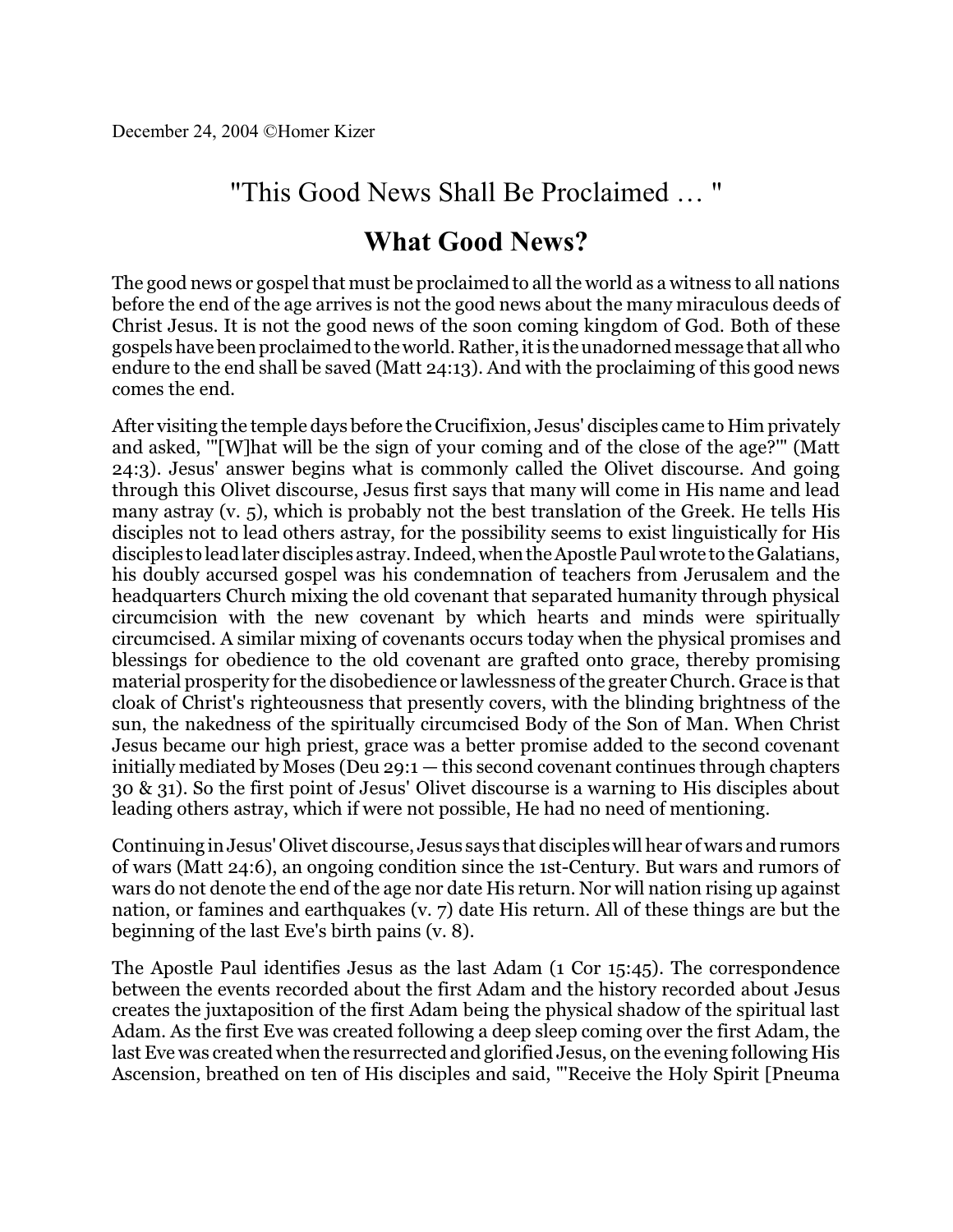'Agion, or Breath Holy]'" (John 20:22). The greater Christian Church, then, is the last Eve. And the age-ending Tribulation is the hard labor pains of spiritual childbirth as this last Eve delivers three sons, a spiritual Cain at the beginning of the Tribulation, a spiritual Abel approximately seven months later, and a spiritual Seth after three and a half years. It will be this third son that only has to endure to the end to be saved, for Cain will be marked, and righteous Abel will be slain by his brother.

In verse 9 of Jesus' Olivet discourse, the hard labor pains of spiritual childbirth have begun; the seven years of tribulation have started. And the first point of bad news is, '"Then they will deliver you [His disciples] up to tribulation and put you to death, and you will be hated by all nations for my name's sake.'" The situation has drastically changed between verses 8 and 9. The reality of biblical prophecy is that the firstborn son[s] of God will be consigned to death just as Jesus of Nazareth was consigned to death.

Jesus adds a second point of bad news, '"And then many will fall away and betray one another and hate one another'" (Matt 24:10). The Apostle Paul writes about this falling away, or great rebellion that occurs before Christ returns. As the circumcised nation that left Egypt did not enter into God's rest because of unbelief that became disobedience, the spiritually circumcised nation, with the exception of a Joshua and a Caleb, will not enter into God's rest because of its unbelief that becomes disobedience when it tries to enter God's rest on the following day. This spiritually circumcised nation will attempt to enter God's rest on Sunday instead of on the Sabbath. The reasons needed to justify this holy nation's unbelief and disobedience were developedandarguedcenturies ago. When the first wave of enthusiasm ebbed following Calvary, the usurpers prevailed against those teachers ofIsraelwho would have disciples live as Judeans. Lawlessness won, temporarily. Butwhen the Son of Man is revealed, there will be no covering for lawlessness. Disciples who spurn the Sabbath when they have the power to keep it will be rejected, for they do not love the truth enough to walk uprightly before God. And they will betray and truly hate those disciples who keep the Sabbath, for the keeping of a diminutive [in comparison with the seventh day of the spiritual creation week] Sabbath or the weekly Sabbath remains for the people of God (Heb 4:9).

A third point of bad news is that'"many false prophets will arise and will lead many astray"' (Matt 24:11). These false prophets will, almost unanimously, identify the second Passover slaughter of a third of humanity (this ransom of spiritual Egyptians was foreshadowed by the ransom paid by physical Egyptians for the liberation of physically circumcised Israel [Isa 43:3-4]) that begins the seven years of tribulation as the sixth trumpet plague (Rev 9:15). They will be wrong, dead wrong, for they will then have disciples accept Satan, when cast from heaven (Rev 12:9-10), as the returned Christ. These many false prophets will include those who teach that the Tribulation will only be three and a half years long. The day of the Lord, or Lord's day begins in the middle of seven years of times like none humanity has previously experienced. The Holy Spiritwill be poured out upon allflesh(Joel 2:28) when the kingdom of the world becomes the kingdom of the Most High and His Christ (Rev 11:15 & Dan 7:9-14). This is when the fourth beast has its body given over to be burned (Dan 7:11), when the deadly wound is delivered to the amalgamated first beast of Revelation chapter 13, and when Satan is cast from heaven and goes after the woman who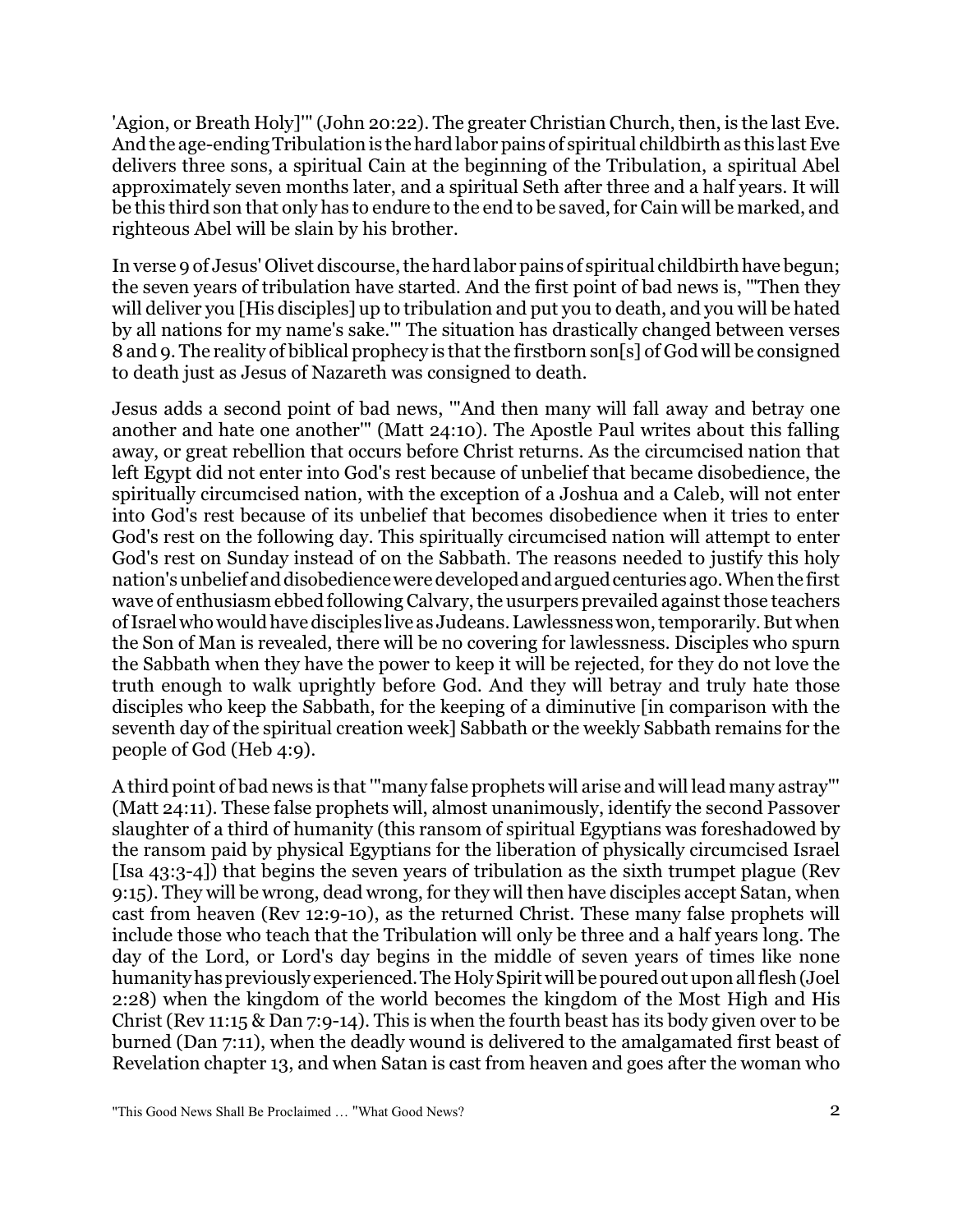had given birth to the male child [Jesus of Nazareth] (Rev 12:13). There still remains a time, times and half a time before Christ returns (v. 14). The three beasts from whom dominion was taken (because the kingdom of the world has become Father and Son's) but whose lives were extended a season and a time (Dan 7:12) receive purloined authority to reign for fortytwo months, or three and a half years. The authority they usurp belongs to Christ Jesus, but the dragon when cast from heaven comes posing as the Messiah, comes as the true antiChrist. And all of this occurs after the four beasts and the little horn wear out the saints of the Most High for a time, times and half a time (Dan 7:25). This wearing out ends when dominion is taken from the little horns and the four beasts, not when the Messiah returns, for the first three beasts have their lives extended (without dominion over the holy ones) for a season and a time.

There is a time, times and half a time before Satan is cast from heaven, then another time, times and half a time after h is cast to earth. The identifying phrase time, times and half a time equals 1260 days (from Rev 12:6 & 13:5), thereby creating a 2520 day long period of tribulation. These seven prophetic years are, therefore, thirty-five days shorter than seven solar years. The second Passover occurs thirty days after the Passover. If the seven prophetic years begin at a second Passover, then Christ's return will be on the 10th day of the first month, will be when Joshua lead the uncircumcised children of Israel across the Jordan, and when Jesus entered Jerusalem before His Crucifixion. (Of course, the Passover is figured off the lunar calendar, so the correlation between the lunar and solar calendars suggests possible return year pairings, which cannot be determined in advance due to prophesied astronomical phenomena.) The spiritually uncircumcised children of God who have endured to the end will be saved through physically entering God's rest [Christ's Millennium reign over humanity] just as the physically uncircumcised children of the firstborn son of God (Exod 4:22) entered God's rest in the promised land. The spiritually circumcised children of God will enter God's rest [the heavenly realm or dimension] through glorification on this same day. Jesus entering Jerusalem with palm branches waving and the crowd shouting, '"Hosanna! Blessed is he who comes in the name of the Lord, even the King of Israel!" (John 12:13) is the shadow of the glorified Jesus' return as the Messiah.

Returning to Jesus' Olivet discourse, the fourth point of bad news is, '"And because lawlessness will be increased, the love of many will grow cold'" (Matt 24:12). Lawlessness or sin will be shown to be extremely sinful for the same reason that God gave circumcised Israel '"statutes that were not good and rules by which they could not have life, and I [God} defiled them through their very gifts in their offering up all their firstborn, that I might devastate them. I did it that they might know that I am the Lord'" (Ezek 20:25-26). When lawlessness is increased, the separation or gulf between those who, by faith, keep the law and those who will not keep the law becomes so wide that everyone can see the division.

Now in Jesus' Olivet discourse, after four major points of bad news comes the first piece of good news: "'But the one who endures to the end shall be saved"' (Matt 24:13). In His discourse, Jesus hasn't introduced any other piece of good news. Everything has been negative. From the linguistic possibility of His own disciples deceiving many to the love of many growing cold, there seems to be no hope for genuine Christians.